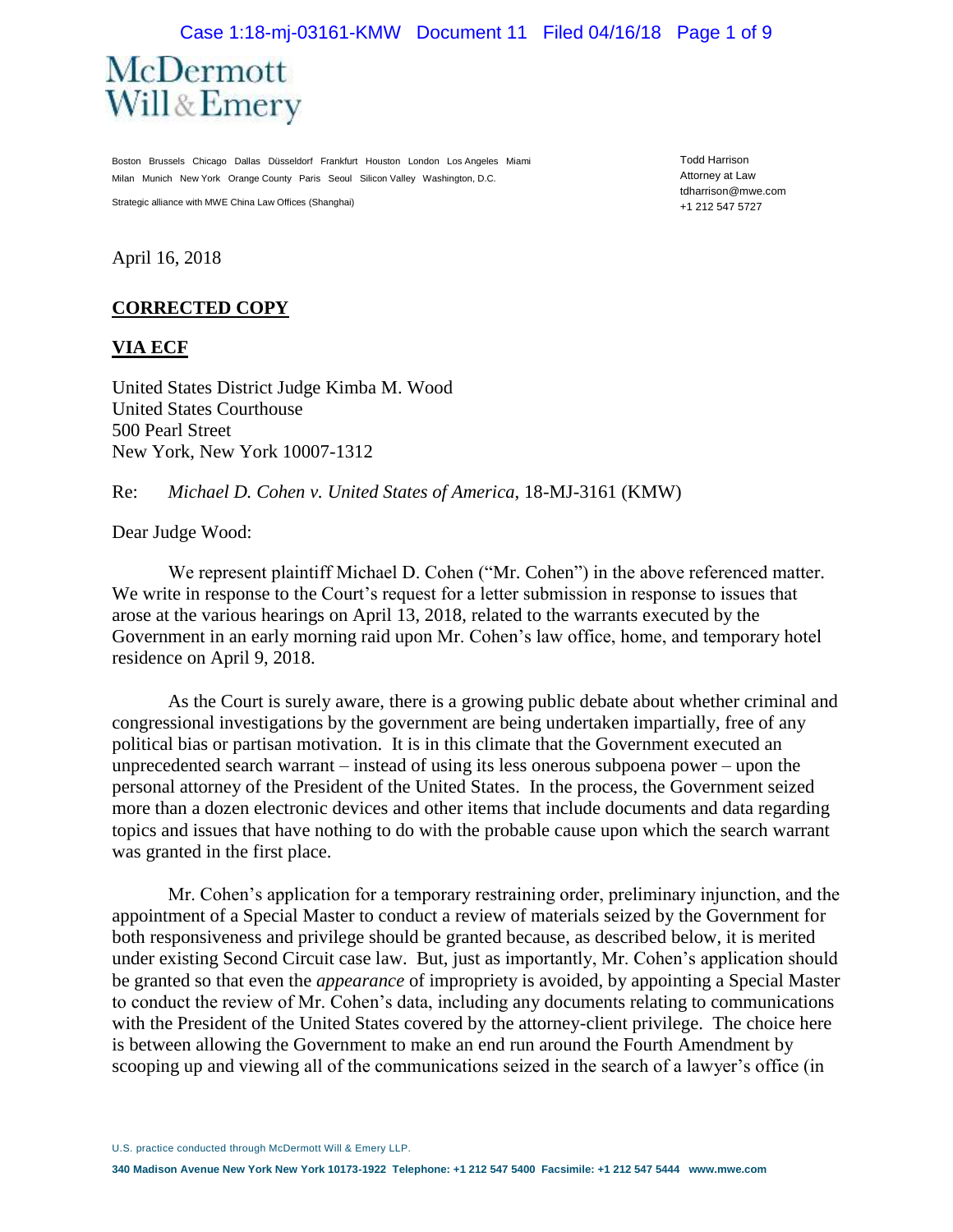this case, all of the documents and data of the President's personal attorney) regardless of whether the documents seized were the subject of the judge's original probable cause determination, or appointing a neutral third party to conduct that review. If the government can obtain a search warrant for particular items but then seize and review everything in an attorney's office, the protections of the Fourth Amendment are meaningless. We therefore respectfully request that the Court either allow Mr. Cohen's counsel and counsel for the privilege holders to conduct the initial review, or appoint an independent third party – a Special Master – to do so.

## **A. Response to the Court's Direction to Submit Names Relevant to a Privilege Review**

In terms of relevant names to be submitted for a privilege review, the Court will recall that although almost all of the discussion in court on Friday, April 13, 2018, related to Mr. Cohen's clients, our application also covers law firms representing and providing advice as well as work-product to Mr. Cohen. The relevant law firms and attorneys that have advised and provided work-product to Mr. Cohen and may be contained in documents and data seized in relation to the search warrants at issue here include:

1) Stephen Ryan, James Commons, and Sam Neel of McDermott Will & Emery LLP, in relation to the Special Counsel's investigation and the related House of Representatives and Senate inquiries regarding alleged Russian interference in the 2016 election, as well as campaign finance matters;

2) David M. Schwartz of the law firm German, Schwartz & Malito LLP, in relation to two litigations for libel, which include one federal and one state action;

3) Brent Blakely of the law firm Blakely Law Group, in relation to *Clifford v. Trump*, L.A. Super. Ct. Case No. BC 696568;

4) Michael D. Sirota and David Bass of the law firm Cole Schotz, P.C., for trusts and estates and corporate legal advisory issues; and

5) Sheri A. Dillon of the law firm Morgan Lewis.<sup>1</sup>

 $\overline{a}$ 

 $<sup>1</sup>$  Because we do not have access to the files seized by the government, we are unable to run</sup> searches to search for every legal advisor of Mr. Cohen. Therefore, we reserve our right to amend this list and to provide the Court and the Special Master with any additional legal advisors of Mr. Cohen. In addition, in Mr. Cohen's capacity as a member of the Trump Organization, he was party to communications from a number of outside attorneys and without review of the seized materials we cannot ascertain a full list of those attorneys today, but we could endeavor to produce that list this week.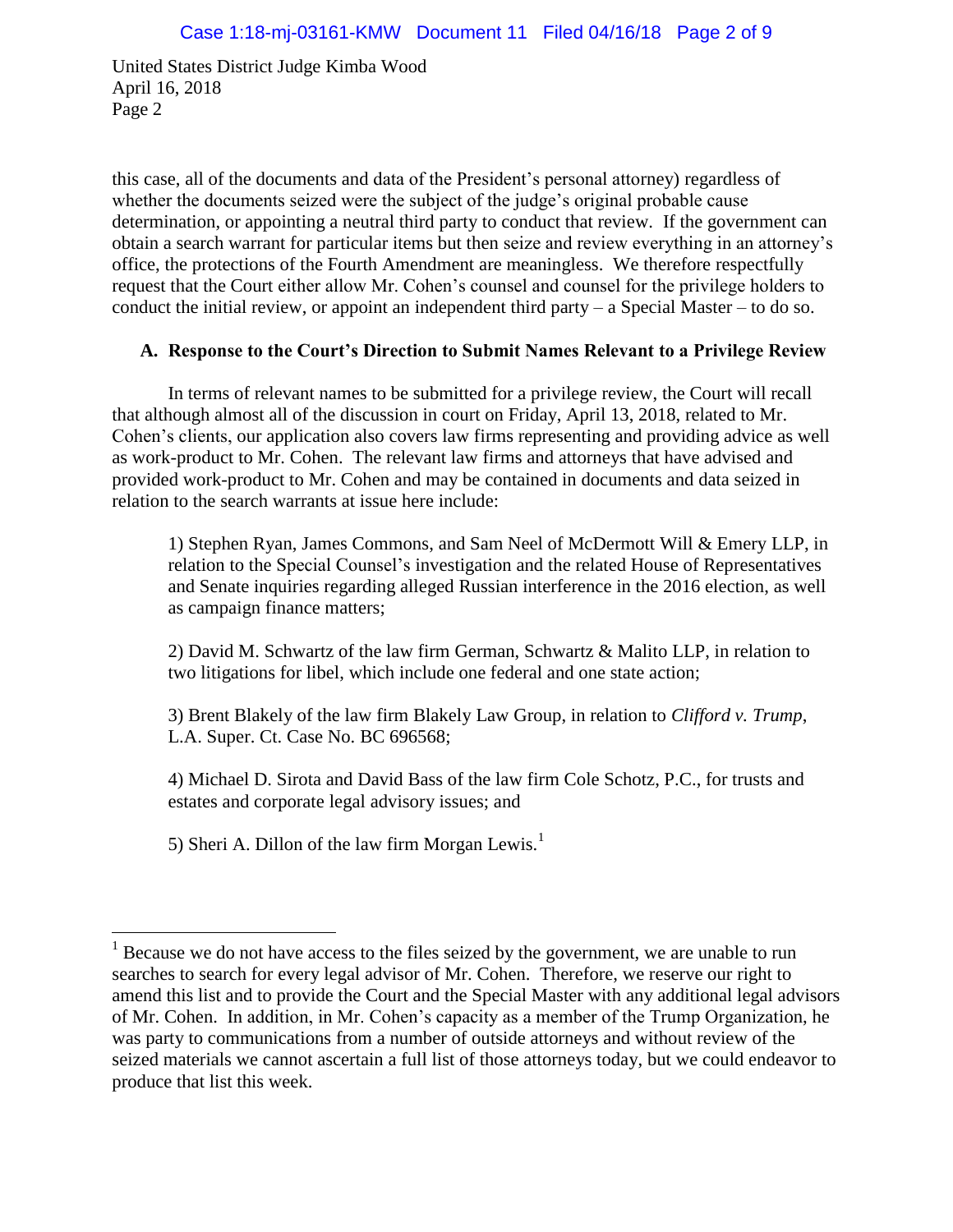#### **B. Information Concerning Mr. Cohen's Attorney-Client Relationships**

From approximately 1991 to 1995, Mr. Cohen was a practicing attorney with the law firm of Estrin & Associates. Mr. Cohen worked on numerous litigations during this period. Mr. Cohen introduced numerous clients of his own to the firm and also worked on many other client's legal matters. We do not know whether any of the documents or other privileged materials that Mr. Cohen worked on during this period are among the materials seized by the U.S. Attorney's Office.

From approximately 1996 to 2006, Mr. Cohen maintained his own private legal practice, Michael D. Cohen & Associates. During that period he worked on numerous legal matters for hundreds of different clients. Mr. Cohen's practice included legal work on numerous litigations, real estate transactions, and corporate matters. We do not know whether any of the privileged materials that Mr. Cohen worked on during this period are included in items seized by the U.S. Attorney's Office.

In or around 2006, Mr. Cohen joined the law firm of Phillips Nizer LLP. During his brief tenure at Phillips Nizer, Mr. Cohen represented approximately 15 clients and worked primarily on real estate and corporate matters. We do not know whether any of the privileged materials that Mr. Cohen worked on during this period were among the items seized by the U.S. Attorney's Office.

From approximately 2007 to January 2017, Mr. Cohen worked at the Trump Organization in the role of Executive Vice President and Special Counsel to Donald J. Trump. In that capacity, Mr. Cohen served as legal counsel to the Trump Organization, Donald J. Trump. Mr. Cohen worked predominantly on real estate, contract, and litigation matters for the Trump Organization.

In the period of 2017 to 2018, Mr. Cohen maintained a solo law practice. There were at least ten clients during this period. Mr. Cohen's role varied for these clients. For seven clients the work appears to be providing strategic advice and business consulting, for which privilege would not attach. In any event, none of these seven client files are likely to have any responsive information on the issues sought in Attachment A of the search warrant. If necessary, we would be willing to provide the names of the business clients if a Special Master is appointed so the Special Master can determine responsiveness.

For at least three other clients that we have identified in the period of 2017 to 2018, the work was more direct legal advice or dispute resolution--more traditional legal tasks. All of these clients are individuals. One of these legal clients is Donald J. Trump. Another legal client is Elliot Broidy. The third legal client directed Mr. Cohen to not to reveal the identity publicly. Upon information and belief, the unnamed legal client's matters are not responsive to any matter covered by Attachment A of the search warrants.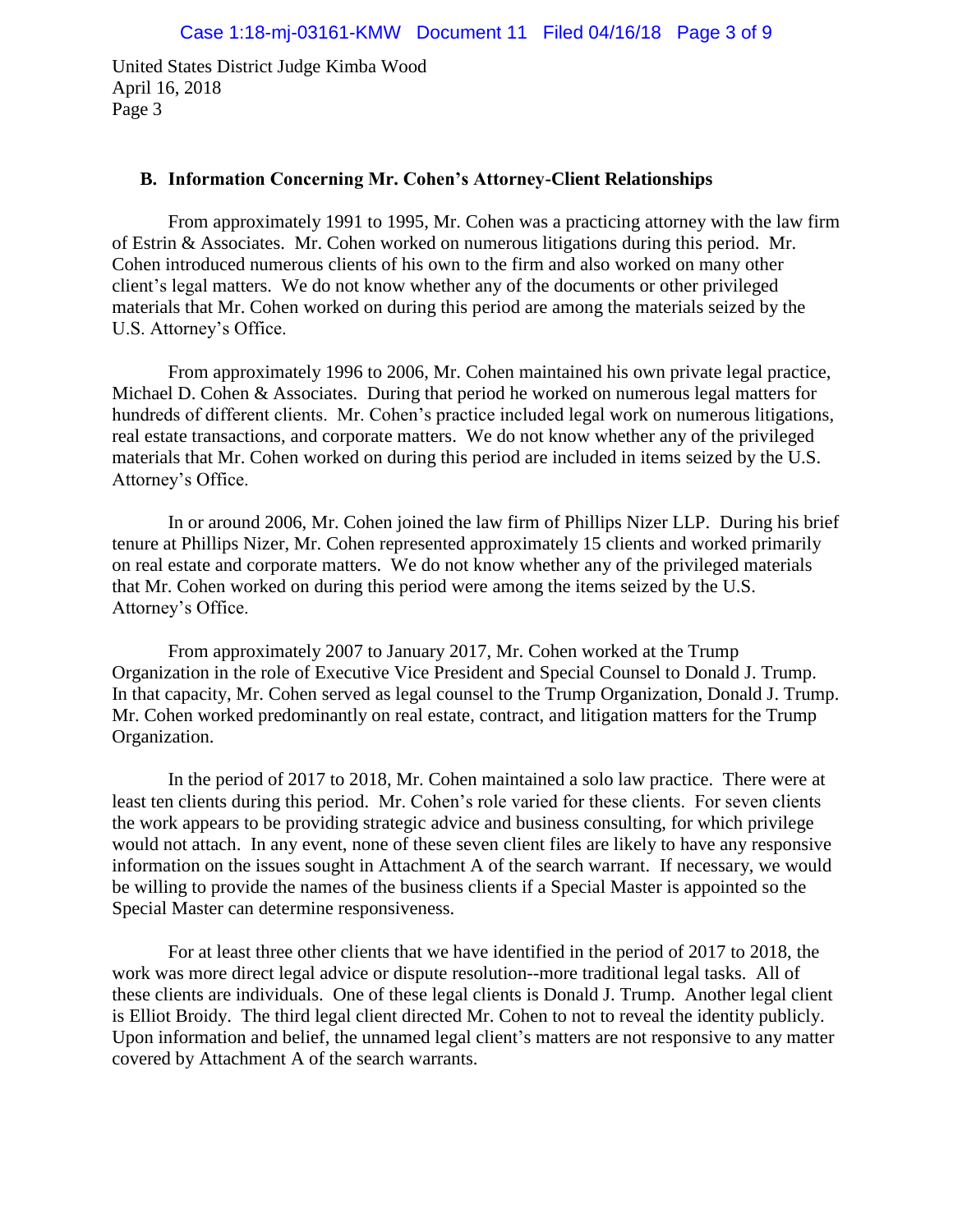$\overline{a}$ 

In or around March 2017, Mr. Cohen entered into a strategic relationship with a major multinational law firm ("Law Firm-1"). As part of that strategic relationship, Mr. Cohen referred approximately 5 clients to Law Firm-1. Mr. Cohen likely participated in communications with attorneys and clients at Law Firm-1 regarding the client matters that he had referred to the firm. We are not listing them today and defer to Law Firm-1 and its clients to assert a privilege claim.<sup>2</sup>

### **C. Revealing Client Names Would Violate The Attorney-Client Privilege**

As to the one unnamed legal client, we do not believe that Mr. Cohen should be asked to reveal the name or can permissibly do so. Under Second Circuit law, the identity of a client may be protected from disclosure by the attorney-client privilege in "special circumstances." *Vingelli v. Drug Enf't Agency*, 992 F.2d 449, 450 (2d Cir. 1993) ("Recognizing that client identity . . . [is] not presently sheltered under the privilege, defense counsel urges that the information sought falls into one of the special exceptions to that rule. What those 'special circumstances' are that would protect this information has not been precisely defined. What they are remains as enigmatic as the smile that Leonardo Da Vinci left us on the face of the Mona Lisa. In light of defense counsel's argument, our task is to examine the special circumstances rules to see if they apply in the present case."). Although there is a paucity of case law explaining factual situations that constitute "special circumstances," we respectfully submit that the circumstances do not get more special than the unique circumstances presented by this case.

To the extent it bears repeating, federal prosecutors have seized the data and files of the personal attorney of the President of the United States. This is completely unprecedented. Prior to the execution of the warrants at issue, prosecutors from the Southern District of New York had already intercepted emails from the President's personal lawyer. They apparently executed the search warrants at issue here only after they searched for private emails between the President of the United States and his personal lawyer and realized that "zero emails were exchanged with President Trump." Gov't Opp. Br. at 13. Rather than continue less intrusive investigative means, the USAO took the extraordinary step of raiding several locations, including Mr. Cohen's home, hotel room, and law office and took everything. This is perhaps the most highly publicized search warrant in the history of recent American criminal jurisprudence. It is paramount that the review of Mr. Cohen's data and documents be handled in such a way as to eliminate, as much as possible, even the "appearance of unfairness." While Mr. Cohen would prefer for his lawyers to conduct the initial review, appointing an independent third party Special Master would – for the Government and for Mr. Cohen – avoid even the "appearance of unfairness." We believe that the unnamed client may allow Mr. Cohen to provide the names to a Special Master.

<sup>&</sup>lt;sup>2</sup> Because we do not have access to the files seized by the government, we are unable to run searches to search for every legal client of Mr. Cohen. Therefore, we reserve our right to amend this list and to provide the Court and the Special Master with any additional legal clients of Mr. Cohen.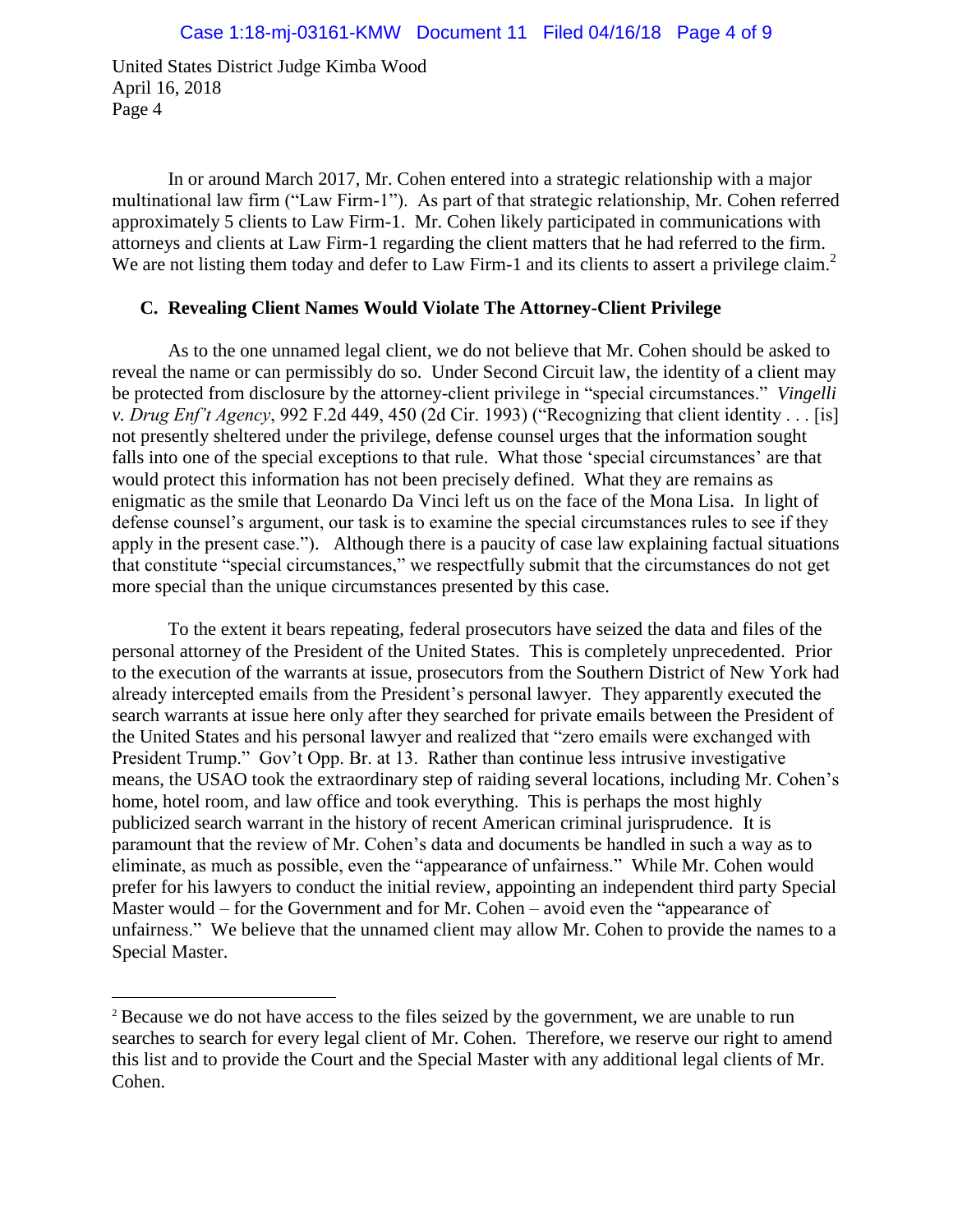## **D. Mr. Cohen Has a Duty of Loyalty to his Clients Which Requires Him Not To Reveal His Clients Identities, Except Donald J. Trump, Who Is Disclosed**

There are ethical considerations here too. Under Rule 1.6 of the New York Rules of Professional Conduct, Mr. Cohen is duty-bound to keep private his clients' "Confidential information." NY Rules of Professional Conduct, 1.6. There are three general categories of "Confidential information": (a) information protected by the attorney-client privilege; (b) information likely to be embarrassing or detrimental to the client if disclosed; or (c) information that the client has requested to be kept confidential." *Id.*

As discussed above, given the "special circumstances" of this case, the identities of Mr. Cohen's non-public clients are protected by the attorney-client privilege.

In addition, the disclosure of the identities of Mr. Cohen's clients here clearly is "likely to be embarrassing or detrimental to the client if disclosed." Rule 1.6(b). It almost goes without saying, unfortunately, that none of Mr. Cohen's clients want to be associated with the government raid on his home and law office, or want to be affiliated in any way with the proceedings here and the attendant media coverage. In addition, the government has stated in its public filing that there is an "ongoing grand jury investigation being conducted by the USAO-SDNY and the FBI" and that a magistrate judge found probable cause to believe that devices containing evidence of a number of federal crimes may be located in Mr. Cohen's law office, home, and hotel room. Gov't Opp. Br. at 3. Moreover, without proffering any evidence of its applicability, the government referred to the "crime-fraud" exception in its opposition brief, (Gov't Opp. Br. at 6, 10), and during oral argument. 4/13/18 Tr. at 28. The government also referred to its search warrant application – which we have never seen – as including "evidence for the crimes that were set forth in [a] detailed affidavit." 4/13/18 Tr. at 60. Since there is, according to the government, an "ongoing grand jury investigation" (which is required to remain secret), it would most certainly be embarrassing and "detrimental" to Mr. Cohen's clients if he were to reveal their identities publicly.

Further, following the raid of Mr. Cohen's office and residences, there has been a deluge of press. Much of this press coverage has been very negative towards Mr. Cohen and his law practice, and articles purport to describe non-public identities of such clients and the matters on which he has worked. Formally disclosing the identity of his clients publicly – who have no connection to the matters referenced in the Search Warrant's Attachment A – at this time would be "embarrassing" and would similarly be considered "confidential" under Rule 1.6(b).

The New York State Bar Association has published opinions indicating that revealing client names in certain circumstances would violates an attorney's duties owed to clients. In the context of this particular case, where the Government has repeatedly asserted that it has been conducting a criminal investigation of Mr. Cohen and his dealings with clients, revealing the identities of clients would reveal "confidential information," in violation of Rules 1.6 and 1.9. *See* NYSBA Comm. on Prof's Ethics, Op. 1026 (2014) ("the basic rule [is] that disclosure of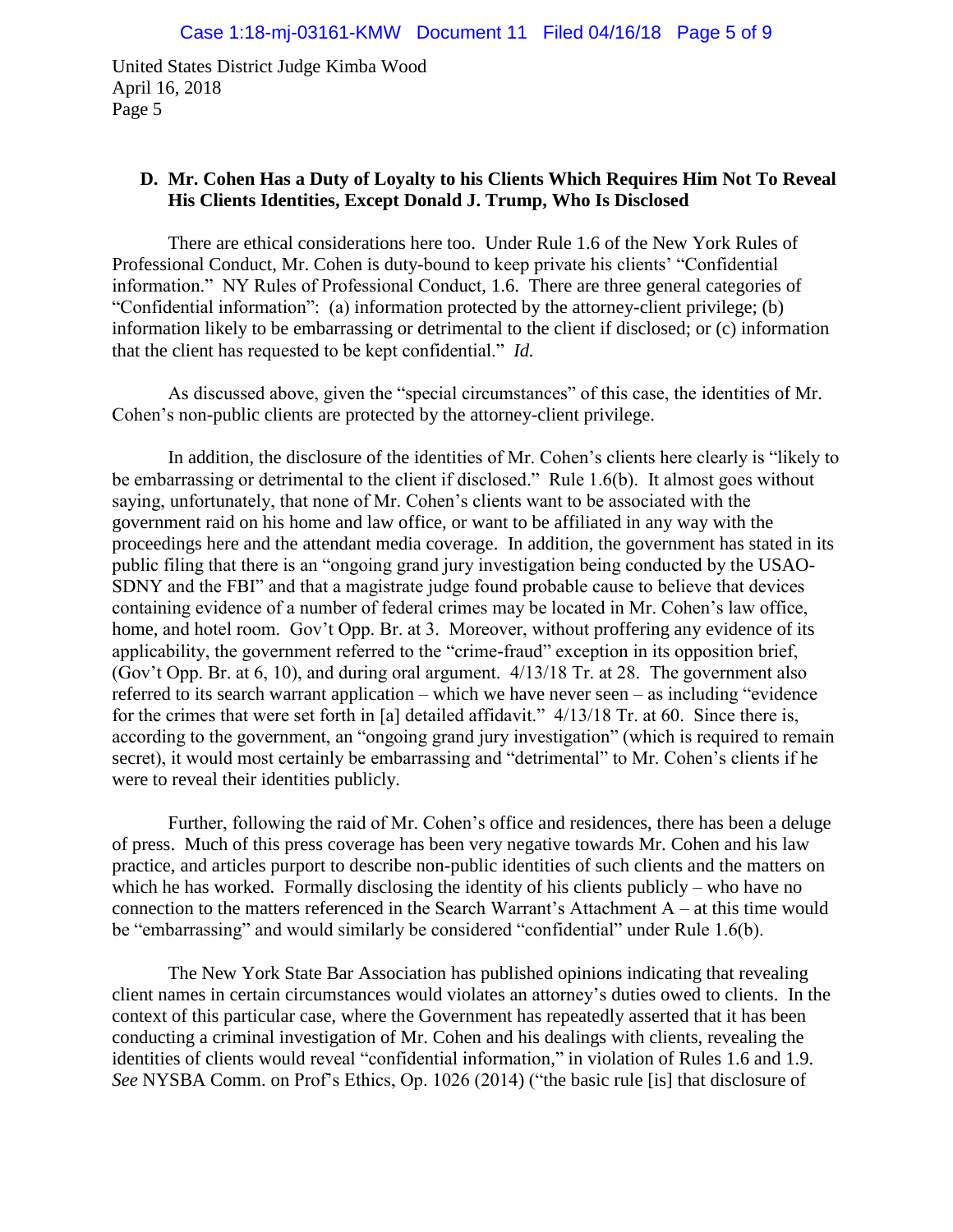seemingly innocuous client information can, in context reveal confidential information in violation of Rules 1.6 and 1.9"). "Although the fact that the client consulted a lawyer and the general nature of the consultation will not usually be privileged, . . . the client's name, the fact that the client consulted a lawyer and the general nature of the consultation may nevertheless constitute 'secrets' of the client which the lawyer may not disclose." NYSBA Comm. on Prof's Ethics, Ethics Op. 1088, http://www.nysba.org/CustomTemplates/Content.aspx?id=62856 (quoting N.Y. State 720 (1999)). "If a client has requested that lawyer keep the client's identity confidential, then the lawyer is duty-bound not to disclose the client's name to potential clients." *Id.* "If the client has not requested that the lawyer keep the client's name and the fact of representation confidential, then the lawyer must determine whether such information is publicly known and, if not, whether disclosing the information is likely to be embarrassing or detrimental to the client." *Id.* "If the information is not generally known, however, then the law firm may disclose it only if it concludes that the information would not be embarrassing or detrimental to the client." *Id.* "This determination is necessarily fact specific." *Id.* "This will depend on the client and the specific facts and circumstances of the representation, and, if the lawyer is not reasonably confident of the client's views, it may require the lawyer to consult with the client." *Id.*

In order to follow the Court's direction, we have reached out to as many of Mr. Cohen's former legal clients from 2017-2018 as possible, including the business clients for which we are not claiming privilege, in order to obtain their consent to have their identities revealed. Of the three legal clients, Donald J. Trump and Elliot Broidy have allowed us to reveal the fact that they are legal clients. The other legal client indicated that they did not authorize their name to be publicly filed in connection with this matter and directed Mr. Cohen to appeal any order to disclose their name. We believe that if a Special Master was appointed, that legal client would allow their name to be disclosed to the Special Master.

## **E. The April 13, 2018 Hearings and the Legally Operative Facts Necessary to Decide Mr. Cohen's Application.**

We respectfully submit that the Court is in possession of the *legally operative* facts and circumstances needed to rule upon Mr. Cohen's application for a temporary restraining order and a preliminary injunction and request that a Special Master be appointed to conduct the review of the documents seized by the Government (as opposed to the USAO's proposed "filter team"). During the course of the April 13, 2018 hearing, it became apparent that the parties here agree that the *United States v. Stewart* and its related decisions are the controlling decisions with respect to deciding the question currently before the Court: should it grant Mr. Cohen's application and appoint a Special Master?

One of the principal concerns addressed in *Stewart* – the "appearance of fairness" – is of paramount importance in this matter. It is important given the national and political implications but, it is also important for the protection of the oldest and most venerated evidentiary privilege in American law, the attorney-client privilege. As stated in our moving papers, it is critical that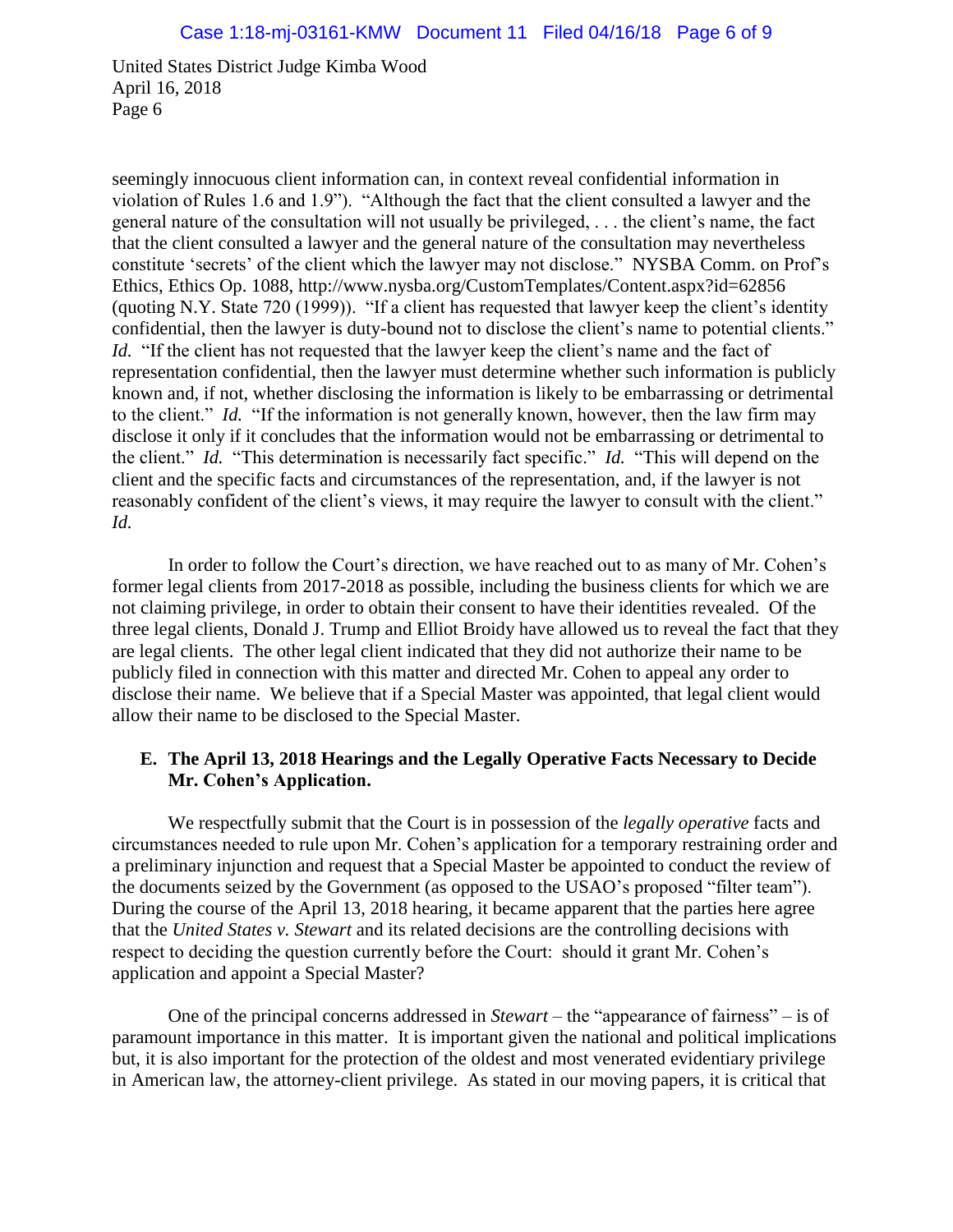$\overline{a}$ 

the review of privileged materials must "not only be fair but also appear to be fair," and "the appearance of fairness helps to protect the public's confidence in the administration of justice and the willingness of clients to consult with their attorneys." *United States v. Stewart*, No. 02 cr-395, 2002 U.S. Dist. LEXIS 10530, at \*23 (S.D.N.Y. June 11, 2002). We respectfully submit that the appointment of a Special Master would help ensure the public's confidence in the "appearance of fairness" in this matter.

In addition, a Special Master should be appointed in the interest of the administration of justice to ensure that the Government does not have access to materials for which they have not yet shown would be obtained through a valid search warrant through a showing of probable cause. In obtaining the search warrant, the Government had to make a showing of probable cause that Mr. Cohen is in possession of evidence of a crime. The search warrant is designed to allow the Government to obtain that material – and that material only. But now the Government is in possession of all of Mr. Cohen's data, including materials protected by the attorney-client privilege, in a classic example of overreach beyond what it would be entitled to under the Fourth Amendment. Indeed, the Fourth Amendment to the Constitution states that all search warrants must "particularly describe[] the place to be searched" and "the things to be seized" and that "probable cause" must be shown "by Oath" that the "things to be seized" are evidence of a crime. U.S. Const. Amend. IV. In *Andersen v. Maryland*, the Supreme Court explained that this "particular description" provision prohibits "general, exploratory rummaging in a person's belongings and prevents the seizure of one thing under a warrant describing another." 427 U.S. 463, 480 (1976). We therefore respectfully request that the Court step in here to preserve the attorney-client privilege and work-product doctrine protections, prevent a wide-ranging search of Mr. Cohen's data for which the Government has failed to make a probable cause showing, and ensure fairness and the even-handed administration of justice by appointing a Special Master to review these materials for responsiveness and privilege.<sup>3</sup>

Moreover, the hearings on April 13, 2018, got away from the *legally operative* facts upon which the decision in *Stewart* turned. In *Stewart*, the FBI and NYPD raided the Law Offices of Lynne Stewart, Geoffrey Stewart & Sabrina Shroff, a criminal defense firm who represented alleged terrorists and seized the files of Lynne Stewart, who was indicted for conspiring to provide material support to terrorists. Stewart requested that a Special Master be appointed to review the materials seized for privilege and responsiveness to the warrant. In *Stewart*, the court weighed factors such as other attorneys in the office, the location of working computers and files, storage locations, the volume of material seized by the Government, the potential volume

 $3$  We must also note that this search was fundamentally unfair to Mr. Cohen and his clients who entrust him with confidential information. Mr. Cohen, as a duly licensed member of the bar of New York since 1992, takes his duties as a lawyer and officer of the Court seriously. He has cooperated with the investigations conducted by the United States House of Representatives Permanent Select Committee on Intelligence, the United States Senate Select Committee on Intelligence, and the Office of the Special Counsel by producing documents after they were reviewed for privilege and responsiveness by his counsel.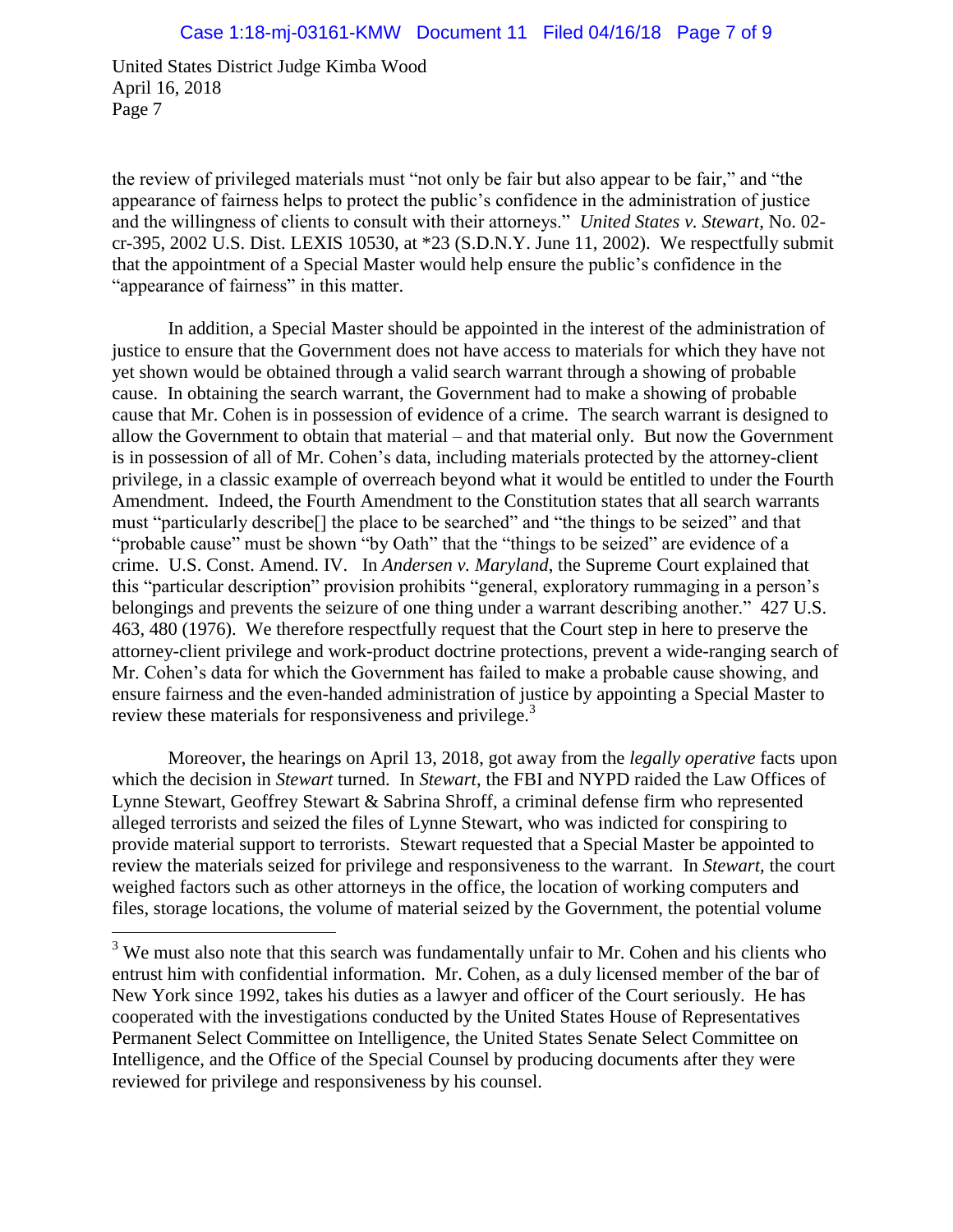of privileged and work-product materials likely contained in the material seized by the Government, the time it would take to conduct a privilege review, the time it would take for the searched party's counsel to produce a privilege log, and the ability to have a timely review of any issues concerning privilege calls. *Stewart*, 2002 U.S. Dist. LEXIS 10530, at \*1-2, 8. Nowhere in this list of considerations is the identity of the clients.

Friday's hearings were marked by a focus on whether Mr. Cohen could ethically divulge the names of his non-publicly known clients. We still believe that Mr. Cohen is not allowed by the ethical canons to divulge the names of clients in this case where the identities of the clients are not publicly known. We recognize that the Court has stated that it is "likely to discount the argument" that the Government has seized thousands of privileged documents unless Mr. Cohen produces a list containing the identities of his clients at this time. *See* 4/13/18 Tr. at 65. However, we respectfully request that the Court rule on Mr. Cohen's application based on the information provided above, which is as much as we feel that Mr. Cohen can legally and ethically share. As a result, in Mr. Cohen's original application and in the letter herein, we provided the above information concerning the factual matters relevant to the *Stewart* analysis so that the Court may rule on the question before it: should it grant Mr. Cohen's application and appoint a Special Master?

## **F. Appointing a Special Master Solves the Issues Raised by Mr. Cohen and Protects the Integrity of the Government's Investigation**

As detailed herein, we believe that the most proper and practical solution to this unprecedented question and attendant circumstances is for this Court to appoint a Special Master. First and foremost, the appointment of a Special Master will provide for the fair administration of justice here and avoid even a hint of impropriety here in the review of Mr. Cohen's data and documents. Second, the appointment of a Special Master will protect the integrity of the Government's investigation from the toxic partisan politics of the day and attacks on the impartiality of the Justice Department and the USAO. Frankly, we hoped that the USAO would join this application and work with us to devise an expedient set of rules and procedures for a Special Master's review of the seized materials that also takes into account the interests of the various privilege holders, as described in detail in the letter submitted on behalf of Intervenor, Donald J. Trump, on April 15, 2018. Third, the appointment of a Special Master will allow Mr. Cohen to observe his ethical obligations to his clients as well as protect the identity of his clients by providing them, when necessary, to the Special Master on an *in camera* basis.

We appreciate the time that the Court has taken to consider Mr. Cohen's applications.

Sincerely,

/s/ Todd Harrison

Todd Harrison